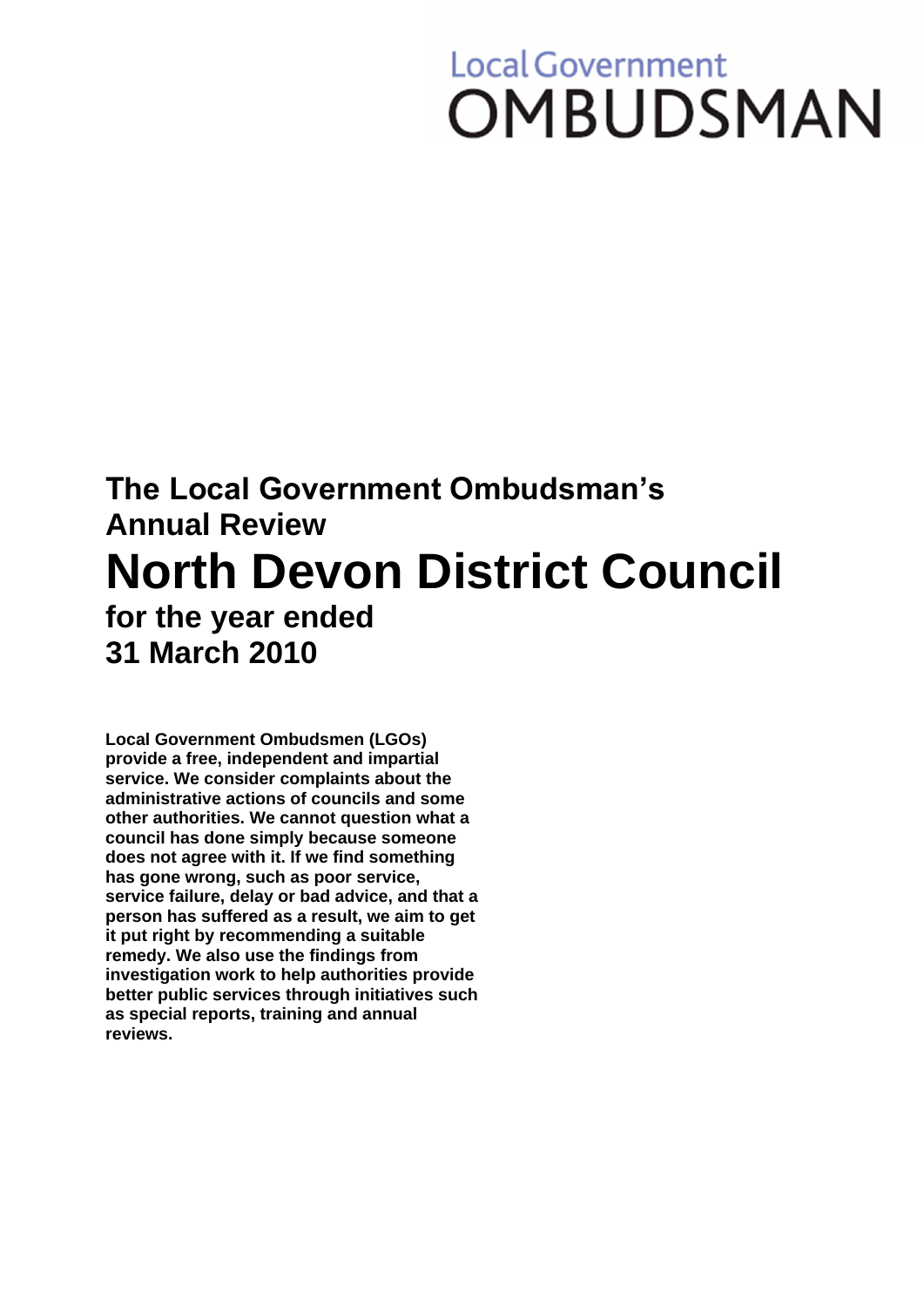## **Contents of Annual Review**

| Section 1: Complaints about North Devon District Council 2009/10 3     |  |
|------------------------------------------------------------------------|--|
|                                                                        |  |
|                                                                        |  |
|                                                                        |  |
|                                                                        |  |
|                                                                        |  |
|                                                                        |  |
|                                                                        |  |
|                                                                        |  |
|                                                                        |  |
|                                                                        |  |
|                                                                        |  |
|                                                                        |  |
|                                                                        |  |
|                                                                        |  |
| Appendix 1: Notes to assist interpretation of the statistics 2009/10 7 |  |
| Appendix 2: Local authority report 2009/10                             |  |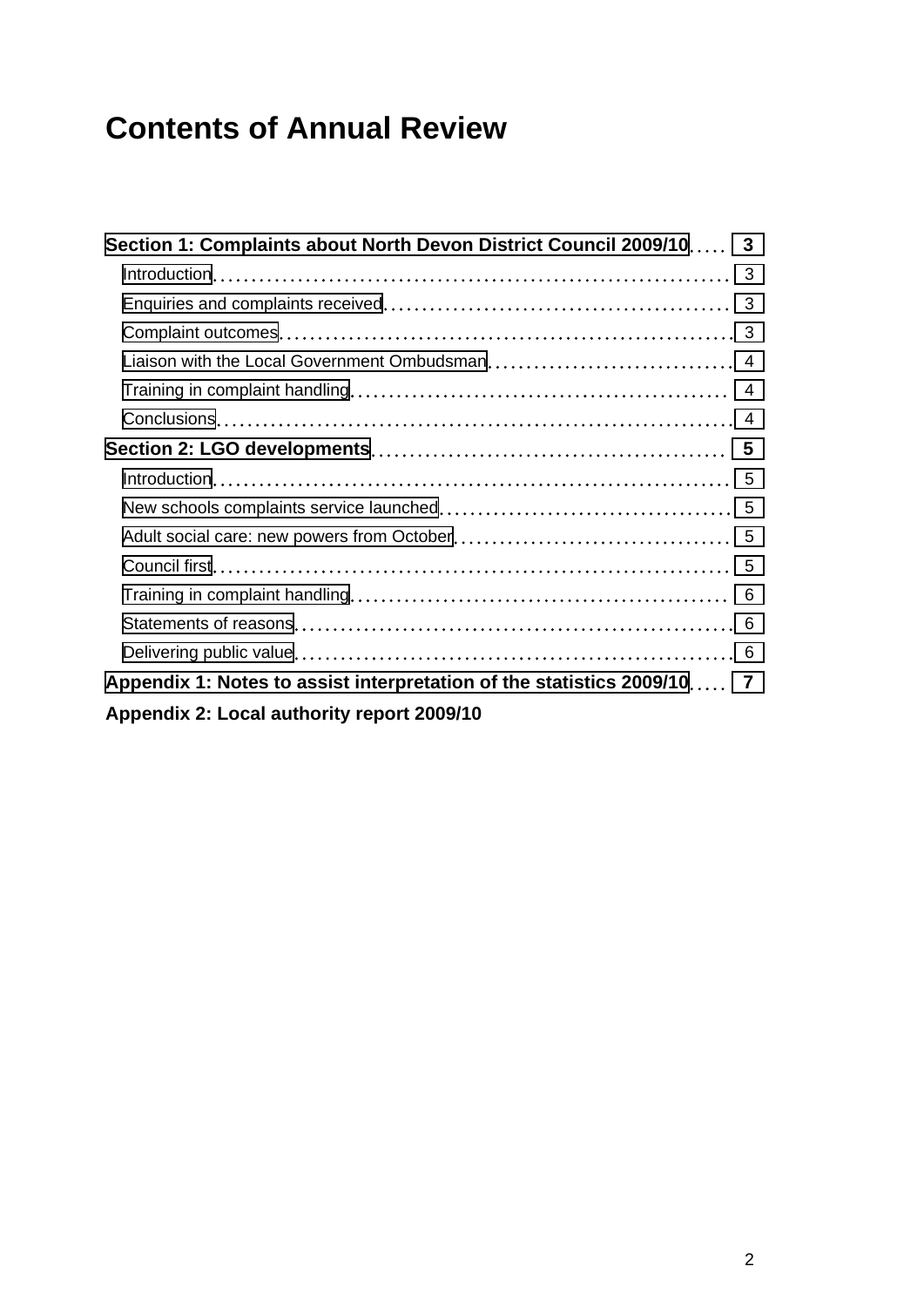### <span id="page-2-0"></span>**Section 1: Complaints about North Devon District Council 2009/10**

#### <span id="page-2-1"></span>**Introduction**

This annual review provides a summary of the complaints we have dealt with about North Devon District Council**.** We have included comments on the authority's performance and complaint-handling arrangements, where possible, so they can assist with your service improvement.

I hope that the review will be a useful addition to other information your authority holds on how people experience or perceive your services.

Two appendices form an integral part of this review: statistical data for 2009/10 and a note to help the interpretation of the statistics.

#### <span id="page-2-2"></span>**Enquiries and complaints received**

In 2009/10 we received 24 enquiries and complaints relating to your council, compared with 36 the previous year. Of the 24, 15 were about planning and building control, three were about housing, three were about transport and highways, and one was about public finance. The two remaining complaints were about drainage and licensing.

We treated two of these complaints and enquiries as premature and either referred them to the council or advised the complainant to contact the council direct. In one further case we gave the complainant advice. The remaining 21 complaints (five resubmitted premature complaints and 16 new ones) were passed to the investigative team.

#### <span id="page-2-3"></span>**Complaint outcomes**

We decided 17 complaints against the council during the year. In ten cases we found no evidence of maladministration and one complaint was outside jurisdiction. In a further four cases, the Ombudsman's discretion was exercised not to investigate. Typically these are cases where even though there may have been some fault by the council there is no significant injustice to the complainant.

#### **Local settlements**

A 'local settlement' is a complaint where, during the course of our investigation, a council takes or agrees to take some action that we consider to be a satisfactory response to the complaint. In 2009/10, 26.9% of all complaints the Ombudsmen decided and which were within our jurisdiction were local settlements. Of the complaints we decided against your authority two resulted in local settlements and the council paid a total of £450 in compensation.

#### **Licensing**

One of the complaints settled locally concerned a failure by the council to advise license holders that, contrary to what had initially been proposed it had decided not to reduce licence fees. This led to uncertainty for license holders who were put to some time and trouble in pursuing the matter. The council agreed to make a payment of £200 in recognition of this.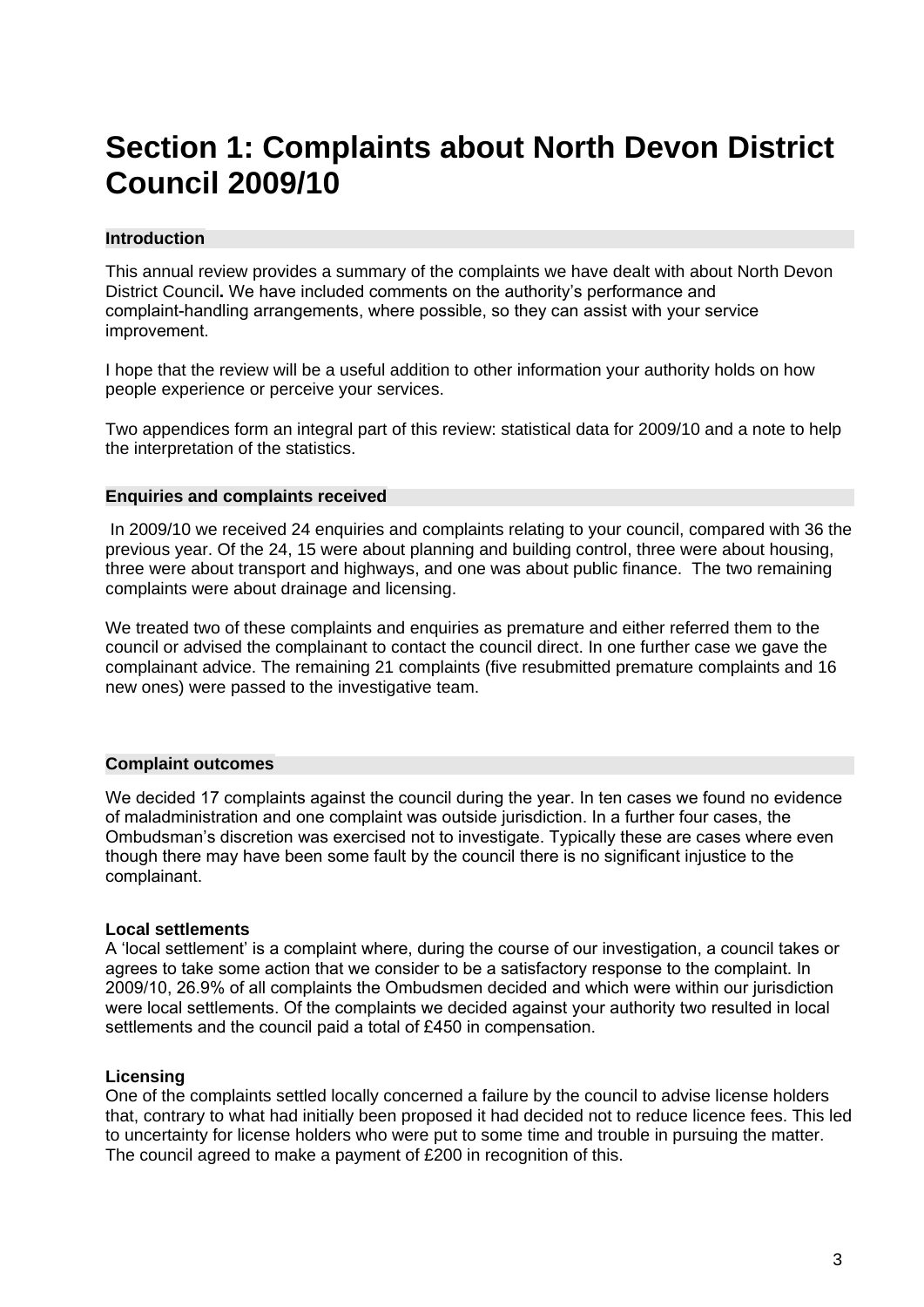#### **Planning and building control**

In the second complaint settled locally the council accepted that it had failed to treat a letter from the complainant as a complaint and therefore the complaint, which was about a planning matter, had not been properly dealt with. The council apologised to the complainant and paid them £250 in recognition of their time and trouble in pursuing the matter.

#### <span id="page-3-0"></span>**Liaison with the Local Government Ombudsman**

We made enquiries on seven complaints during 2009/10, fewer than in 2008/09 (12 enquiries). Your council's average response time was 23.3 days which is well within our timescale of 28 days and significantly better than the average response time of 36.6 days the previous year. I am grateful to the council for its efforts to improve the response times to our enquiries.

#### <span id="page-3-1"></span>**Training in complaint handling**

I am pleased that during 2009/10 some staff from your authority attended one of our training courses in Effective Complaint Handling. I trust that they found the course useful. I have enclosed some information on the full range of courses available together with contact details for enquiries and bookings.

#### <span id="page-3-2"></span>**Conclusions**

I welcome this opportunity to give you my reflections about the complaints my office has dealt with over the past year. I hope that you find the information and assessment provided useful when seeking improvements to your authority's services.

**Dr Jane Martin Local Government Ombudsman The Oaks No 2 Westwood Way Westwood Business Park Coventry CV4 8JB**

**June 2010**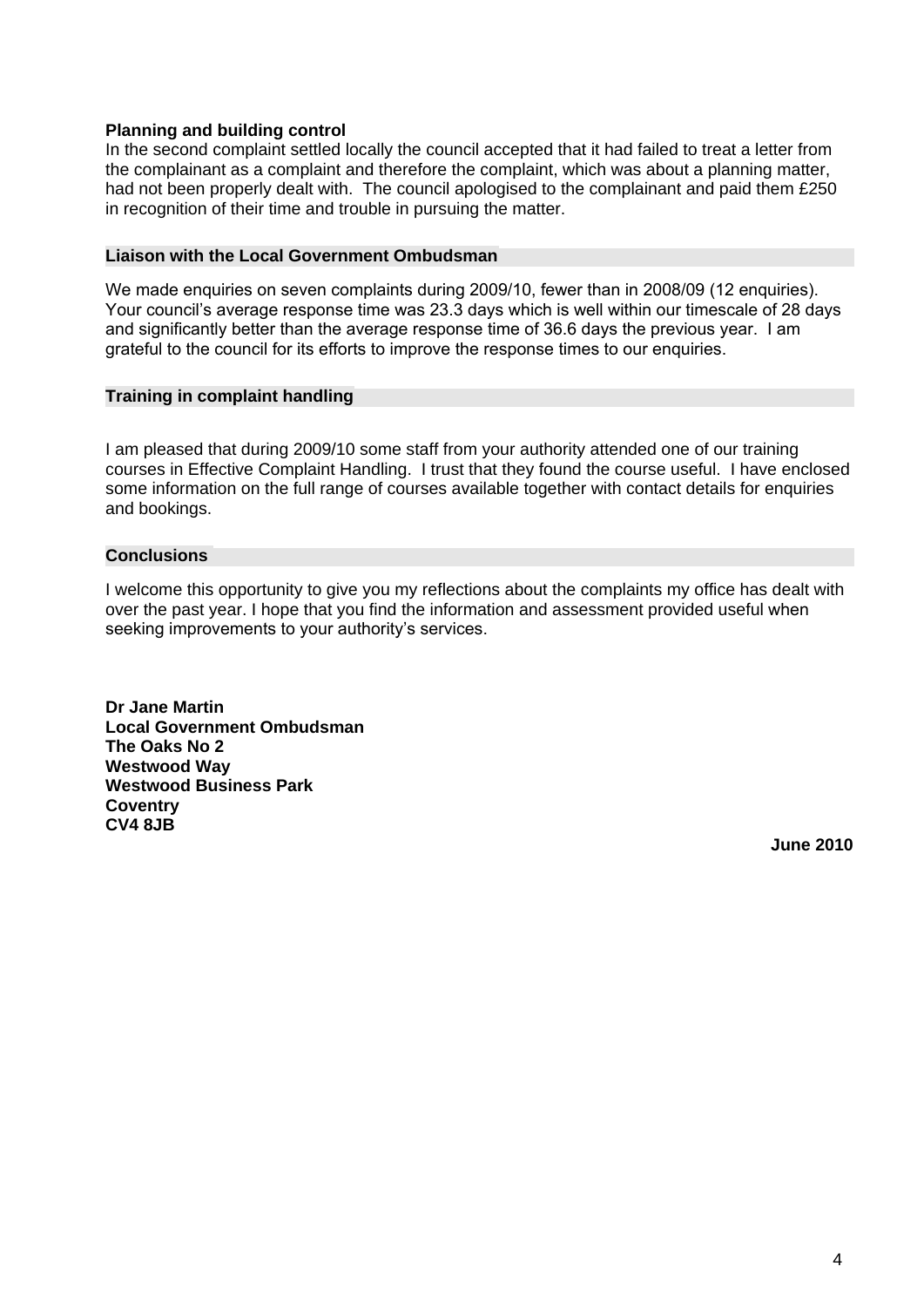### <span id="page-4-0"></span>**Section 2: LGO developments**

#### <span id="page-4-1"></span>**Introduction**

This annual review also provides an opportunity to bring councils up to date on developments in the LGO and to seek feedback.

#### <span id="page-4-2"></span>**New schools complaints service launched**

In April 2010 we launched the first pilot phase of a complaints service extending our jurisdiction to consider parent and pupil complaints about state schools in four local authority areas. This power was introduced by the Apprenticeships, Skills, Children and Learning Act 2009.

The first phase involves schools in Barking and Dagenham**,** Cambridgeshire**,** Medway and Sefton. The Secretary of State no longer considers complaints about schools in these areas. In September the schools in a further 10 local authority areas are set to join the pilot phase.

We are working closely with colleagues in the pilot areas and their schools, including providing training and information sessions, to shape the design and delivery of the new service. It is intended that by September 2011 our jurisdiction will cover all state schools in England.

A new team in each office now deals with all complaints about children's services and education on behalf of the Ombudsman. Arrangements for cooperation with Ofsted on related work areas have been agreed.

For further information see the new schools pages on our website at [www.lgo.org.uk/schools/](http://www.lgo.org.uk/schools/)

#### <span id="page-4-3"></span>**Adult social care: new powers from October**

The Health Act 2009 extended the Ombudsmen's powers to investigate complaints about privately arranged and funded adult social care. These powers come into effect from 1 October 2010 (or when the Care Quality Commission has re-registered all adult care providers undertaking regulated activity). Provision of care that is arranged by an individual and funded from direct payments comes within this new jurisdiction.

Each Ombudsman has set up a team to deal with all adult social care complaints on their behalf. We expect that many complaints from people who have arranged and funded their care will involve the actions of both the local authority and the care provider. We are developing information-sharing agreements with the Care Quality Commission and with councils in their roles as adult safeguarding leads and service commissioners.

#### <span id="page-4-4"></span>**Council first**

We introduced our Council first procedure in April last year. With some exceptions, we require complainants to go through all stages of a council's own complaints procedure before we will consider the complaint. It aims to build on the improved handling of complaints by councils.

We are going to research the views of people whose complaints have been referred to councils as premature. We are also still keen to hear from councils about how the procedure is working, particularly on the exception categories. Details of the categories of complaint that are normally treated as exceptions are on our website at [www.lgo.org.uk/guide-for-advisers/council-response](http://www.lgo.org.uk/guide-for-advisers/council-response)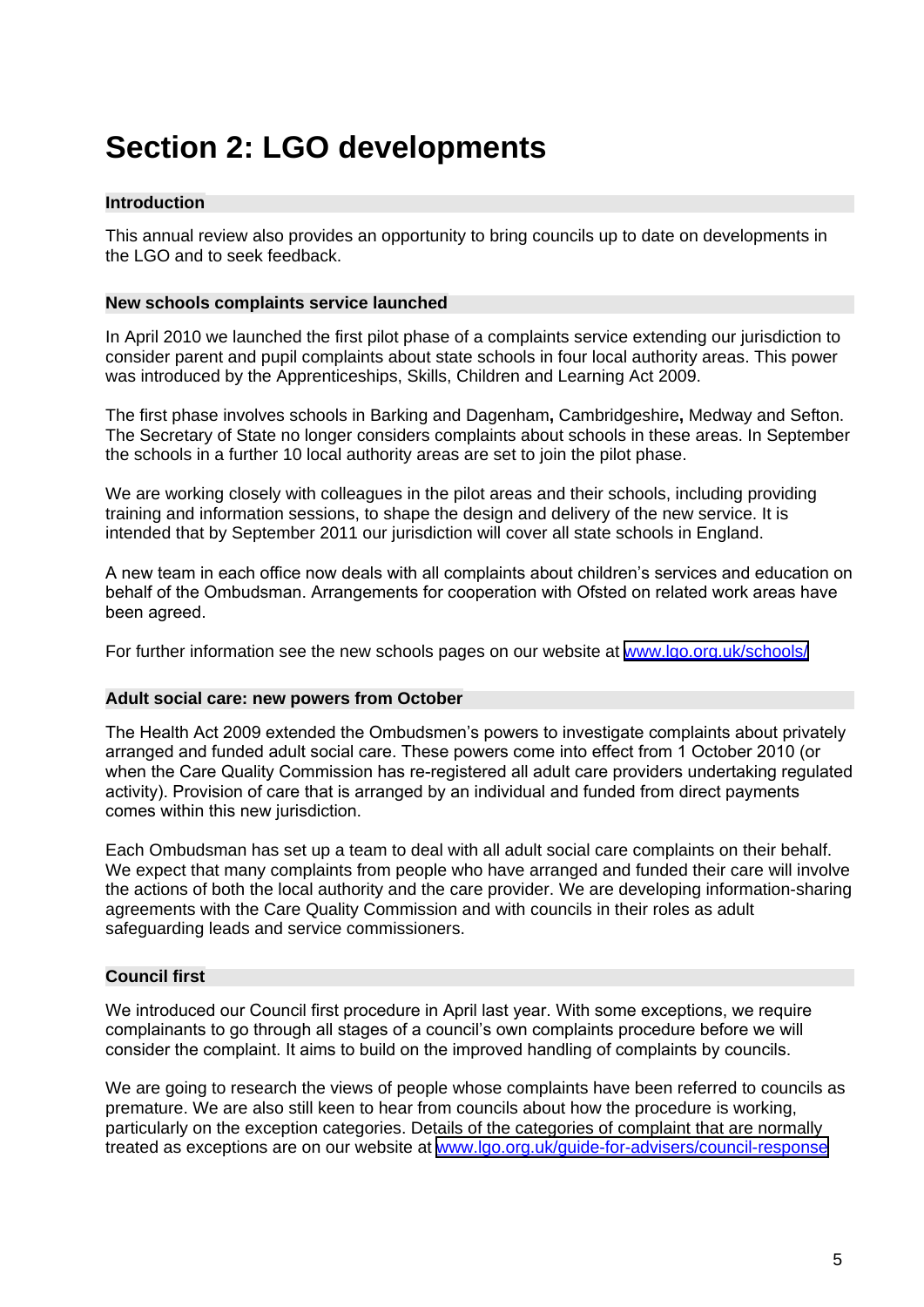#### <span id="page-5-0"></span>**Training in complaint handling**

Demand for our training in complaint handling has remained high, with 118 courses delivered over the year to 53 different authorities. Our core Effective Complaint Handling course is still the most popular – we ran some of these as open courses for groups of staff from different authorities. These are designed to assist those authorities that wish to train small numbers of staff and give them an opportunity to share ideas and experience with other authorities.

The new Effective Complaint Handling in Adult Social Care course, driven by the introduction of the new statutory complaints arrangements in health and adult social care in April 2009, was also popular. It accounted for just over a third of bookings.

Over the next year we intend to carry out a thorough review of local authority training needs to ensure that the programme continues to deliver learning outcomes that improve complaint handling by councils.

#### <span id="page-5-1"></span>**Statements of reasons**

Last year we consulted councils on our broad proposals for introducing statements of reasons on the individual decisions of an Ombudsman following the investigation of a complaint. We received very supportive and constructive feedback on the proposals, which aim to provide greater transparency and increase understanding of our work. Since then we have been carrying out more detailed work, including our new powers. We intend to introduce the new arrangements in the near future.

#### <span id="page-5-2"></span>**Delivering public value**

We hope this information gives you an insight into the major changes happening within the LGO, many of which will have a direct impact on your authority. We will keep you up to date through LGO Link as each development progresses, but if there is anything you wish to discuss in the meantime please let me know.

Mindful of the current economic climate, financial stringencies and our public accountability, we are determined to continue to increase the efficiency, cost-effectiveness and public value of our work.

**Dr Jane Martin Local Government Ombudsman The Oaks No 2 Westwood Way Westwood Business Park Coventry CV4 8JB**

**June 2010**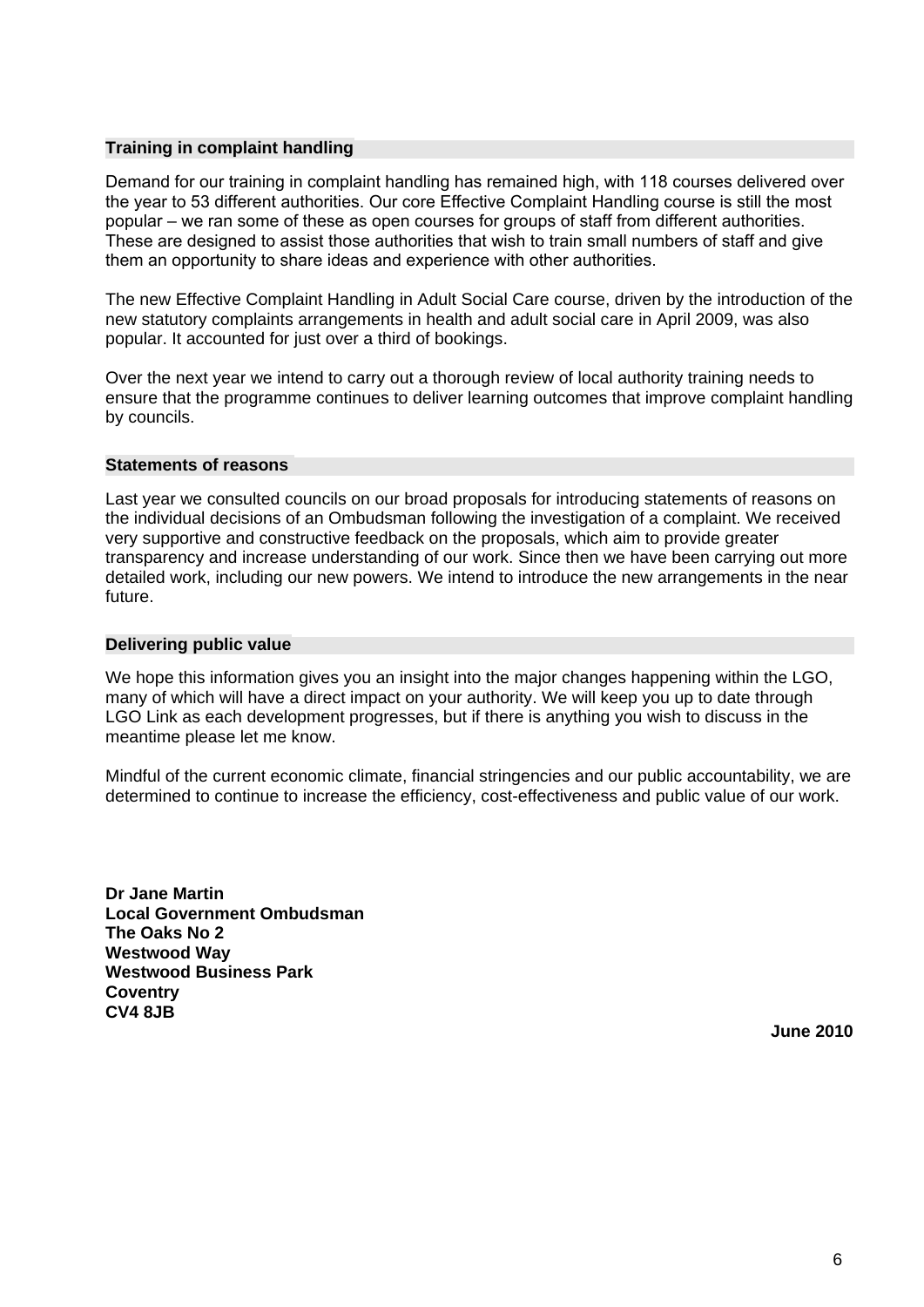### <span id="page-6-0"></span>**Appendix 1: Notes to assist interpretation of the statistics 2009/10**

#### **Table 1. LGO Advice Team: Enquiries and complaints received**

This information shows the number of enquiries and complaints received by the LGO, broken down by service area and in total. It also shows how these were dealt with, as follows.

**Premature complaints:** The LGO does not normally consider a complaint unless a council has first had an opportunity to deal with that complaint itself. So if someone complains to the LGO without having taken the matter up with a council, the LGO will either refer it back to the council as a 'premature complaint' to see if the council can itself resolve the matter, or give advice to the enquirer that their complaint is premature.

**Advice given:** These are enquiries where the LGO Advice Team has given advice on why the LGO would not be able to consider the complaint, other than the complaint is premature. For example, the complaint may clearly be outside the LGO's jurisdiction.

**Forwarded to the investigative team (resubmitted premature and new):** These are new cases forwarded to the Investigative Team for further consideration and cases where the complainant has resubmitted their complaint to the LGO after it has been put to the council.

#### **Table 2. Investigative Team: Decisions**

This information records the number of decisions made by the LGO Investigative Team, broken down by outcome, within the period given. **This number will not be the same as the number of complaints forwarded from the LGO Advice Team** because some complaints decided in 2009/10 will already have been in hand at the beginning of the year, and some forwarded to the Investigative Team during 2009/10 will still be in hand at the end of the year. Below we set out a key explaining the outcome categories.

*MI reps:* where the LGO has concluded an investigation and issued a formal report finding maladministration causing injustice.

*LS (local settlements):* decisions by letter discontinuing our investigation because action has been agreed by the authority and accepted by the LGO as a satisfactory outcome for the complainant.

*M reps:* where the LGO has concluded an investigation and issued a formal report finding maladministration but causing no injustice to the complainant.

*NM reps*: where the LGO has concluded an investigation and issued a formal report finding no maladministration by the council.

*No mal:* decisions by letter discontinuing an investigation because we have found no, or insufficient, evidence of maladministration.

**Omb disc**: decisions by letter discontinuing an investigation in which we have exercised the LGO's general discretion not to pursue the complaint. This can be for a variety of reasons, but the most common is that we have found no or insufficient injustice to warrant pursuing the matter further.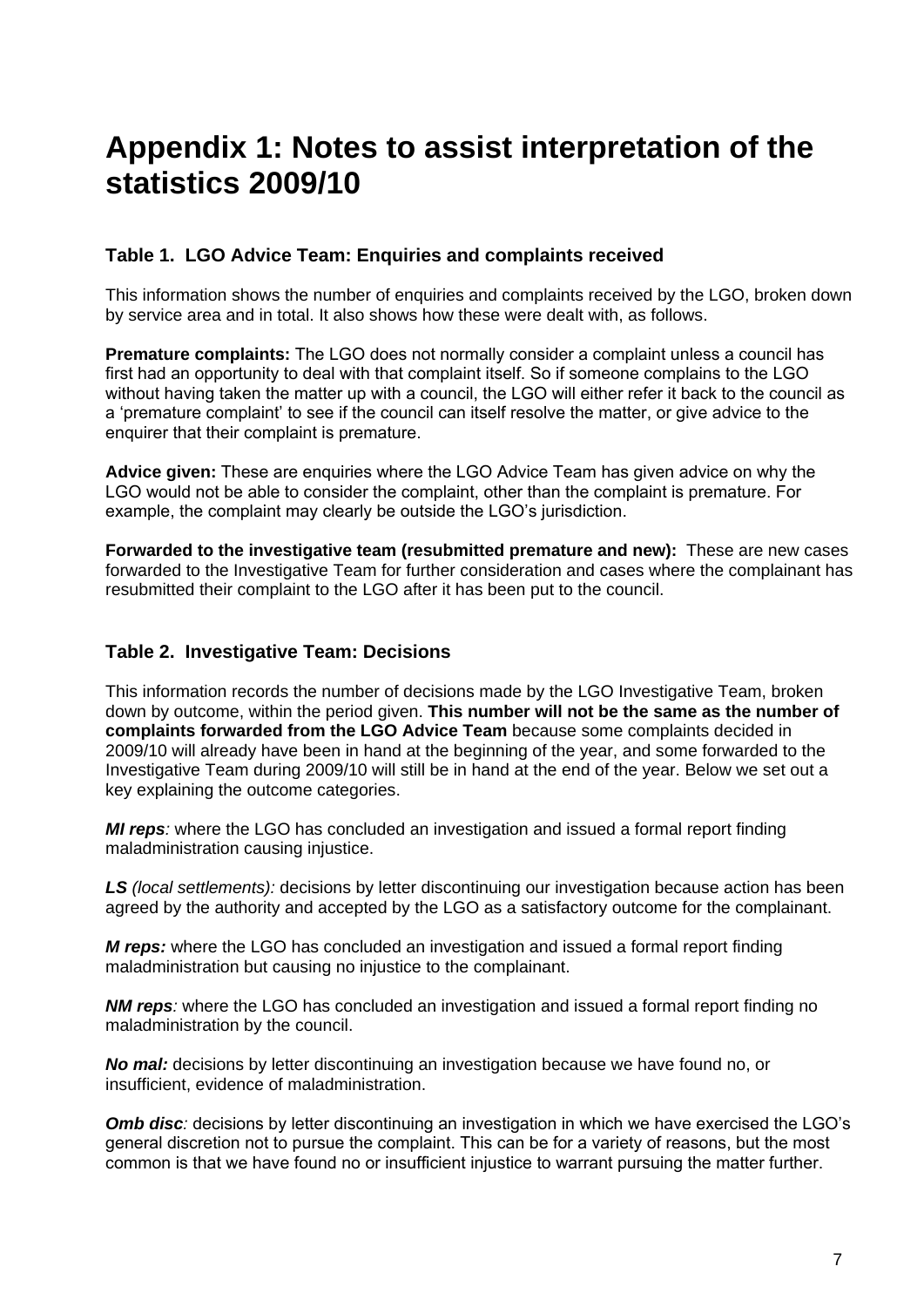#### *Outside jurisdiction:* these are cases which were outside the LGO's jurisdiction. **Table 3. Response times**

These figures record the average time the council takes to respond to our first enquiries on a complaint. We measure this in calendar days from the date we send our letter/fax/email to the date that we receive a substantive response from the council. The council's figures may differ somewhat, since they are likely to be recorded from the date the council receives our letter until the despatch of its response.

#### **Table 4. Average local authority response times 2009/10**

This table gives comparative figures for average response times by authorities in England, by type of authority, within three time bands.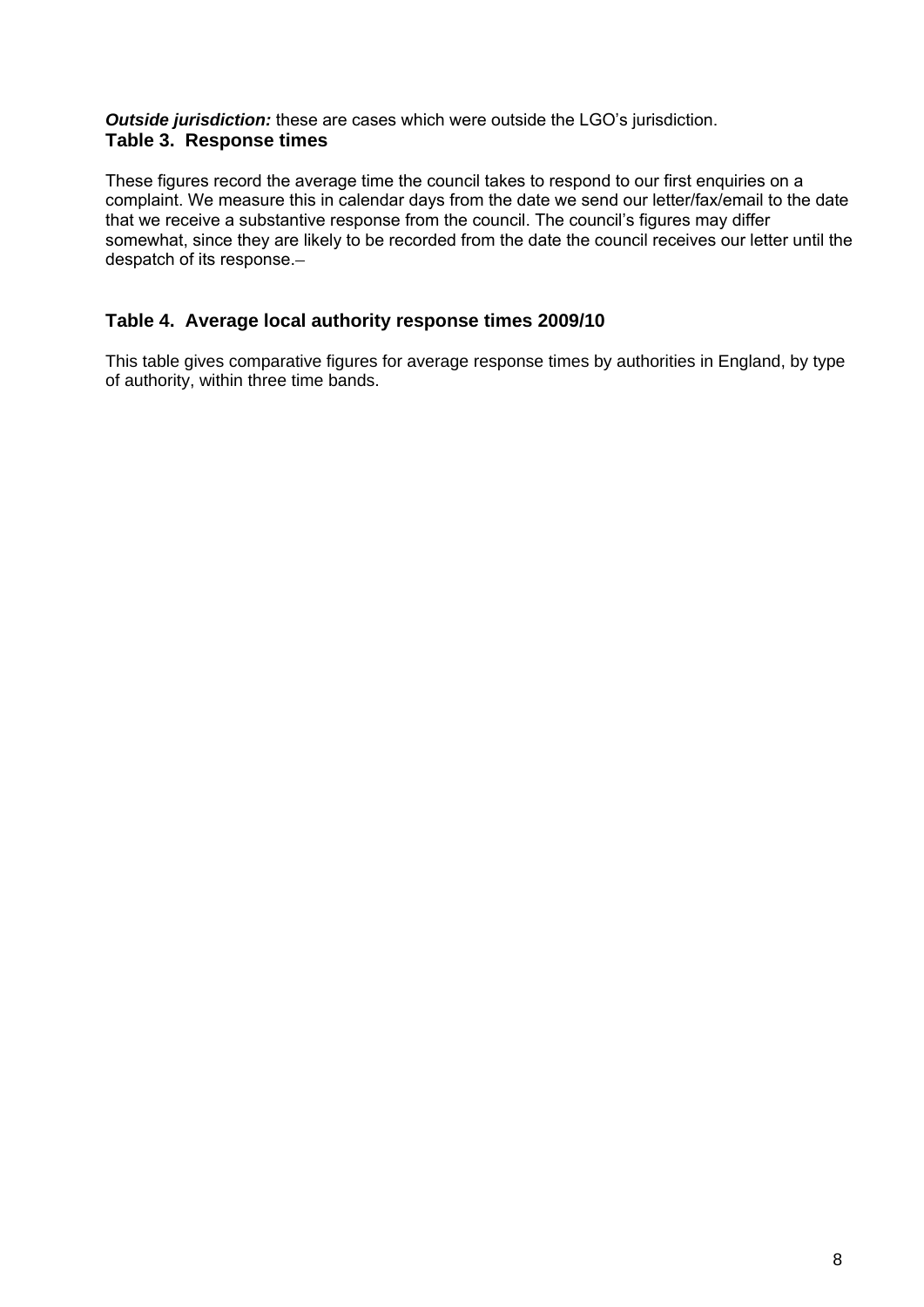### **LGO Advice Team**

| <b>Enquiries and</b><br>complaints received                        | <b>Housing</b> | <b>Public</b><br><b>Finance</b><br>inc. Local<br><b>Taxation</b> | <b>Planning</b><br>and<br>building<br>control | <b>Transport</b><br>and<br>highways | <b>Other</b> | <b>Total</b> |
|--------------------------------------------------------------------|----------------|------------------------------------------------------------------|-----------------------------------------------|-------------------------------------|--------------|--------------|
| Formal/informal premature<br>complaints                            | 0              | 0                                                                |                                               |                                     | 0            | $\mathbf{2}$ |
| Advice given                                                       | 0              | $\mathbf{0}$                                                     | $\mathbf{0}$                                  | 1                                   | $\mathbf{0}$ |              |
| <b>Forwarded to investigative</b><br>team (resubmitted prematures) | 0              | $\mathbf{0}$                                                     | 5                                             | $\mathbf{0}$                        | $\mathbf{0}$ | 5            |
| <b>Forwarded to investigative</b><br>team (new)                    | 3              |                                                                  | 9                                             |                                     | $\mathbf{2}$ | 16           |
| <b>Total</b>                                                       | 3              |                                                                  | 15                                            | 3                                   | $\mathbf{2}$ | 24           |

### **Investigative Team**

| <b>Decisions</b> | <b>MI</b> reps | LS | <b>M</b> reps | <b>NM</b> reps | No mal | Omb disc | Outside<br>iurisdiction | <b>Total</b> |
|------------------|----------------|----|---------------|----------------|--------|----------|-------------------------|--------------|
| 2009/2010        |                |    |               |                | 10     |          |                         |              |